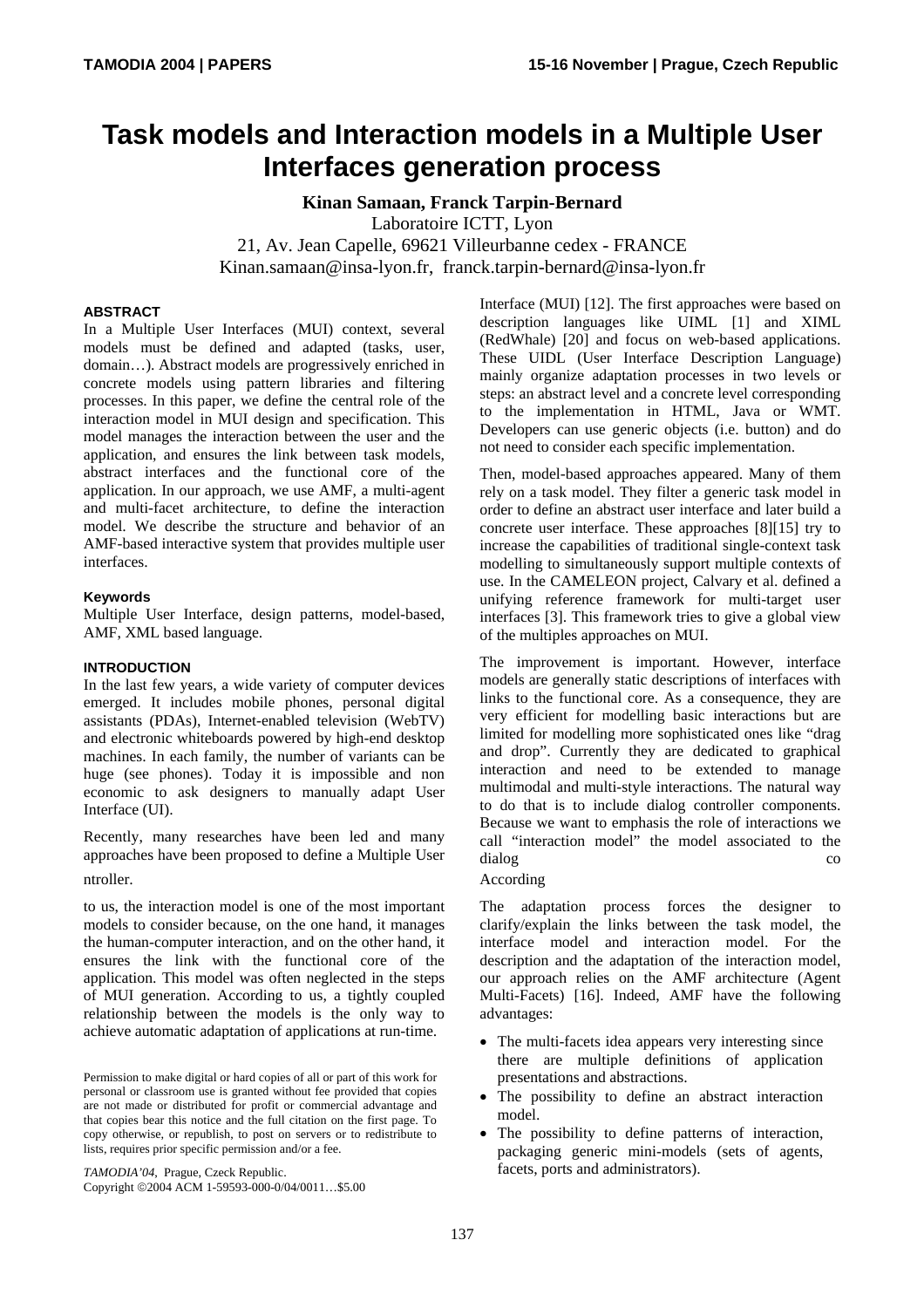• The ability to insert at run-time these patterns in the abstract interaction model according to the context.

The goals of the AMF model are to help the design, implementation, use and maintenance of applications. Our approach consists in combining both a multiagent view (like PAC [4]) and a layered view (like Arch [2]). The multiagent view is used during the design and a layered technology is used for implementation.

Actually, agents are dual entities: one part located into the AMF engine manages the control of the interactions while another one, on the application side, manages widgets for interactivity and domain-dependent abstractions. Presentation classes and functional core classes are implementation classes written by the developers whereas AMF entities are manage by the AMF engine according to the AMF model that has been defined. The 5 levels of Arch model are present:



**Figure 1 The Layers of the AMF implementation** 

# **Our General Approach of Multiple User Interface Design and Specification**

To allow a more important variation at the interaction style level as well as at the implementation level, it is necessary to introduce a richer and generic description and to replace the language-based approach by an architecture-based approach [9][10]. In the AMF approach, we propose to start with a task model and to map it to an architecture-based abstract interaction model expressed in AMF, then to concretise this one in relation to the characteristics of the working platform. Once the concrete interaction have been chosen, the degrees of freedom available allow an ultimate adaptation to the user and the environment.

Most researchers consider that the generation of UI cannot be performed at runtime. Indeed, adaptation at runtime raises new challenges related to the continuity of interaction, especially for large applications or when context changes are detected.

However, like others [5] [19], we think that, thanks to the improvements of HCI description formalisms, we can build a MUI generation process where the designer specifies constraints before run-time and applications automatically adapt their own UI according to the context respecting the constraints.

Our approach consists in organizing the MUI generation process in 4 phases (figure 2):

- Abstract application definition phase,
- Interaction styles selection phase,
- Concrete interface generation phase,

• Final adaptation phase.

The first phase consists in modelling the generic task model and the abstract interface model, and defines the links between these two models and the abstract interaction model of the application. The designer builds these models once and for all. We will develop the contents of these models in the next section.

The second phase aims at dynamically generating the components of the interface that are adapted to the target. This phase is activated when a target (that is a triple < user, environment, platform > [17] like <"Michael", "at home", "TV">) is running the software. The process consists in transforming the previous models with a first adaptation engine called "interaction styles selection engine". For the adaptation, this engine considers two extra components: the platform model and a library of task and interaction patterns.

We can summarize the work of the adaptation engine in four points:

- It removes non-realizable tasks from the generic task model (e.g. removes a "print" task if the system does not detect a printer connected to the target). At this stage the engine also removes the elements of the abstract interface that are closely related to the removed tasks.
- According to the input devices of the target, the mechanism replaces each abstract task by a concrete task using a "task patterns" library (e.g. moving element with a pointing device).
- In parallel, the engine enriches the abstract interaction model by inserting the patterns that are associated to the task patterns using an "interaction patterns" library.
- The selection of patterns can be forced by constraints expressed by the designer during the design phase in addition to our own basic constraints that express ergonomics rules (guidelines table).

The third phase aims at generating a concrete interface where all the resources that will be used are selected but where the final parameters (layout, colour, volume…) are not set.

According to the characteristics of the devices (size, resolution, capacity…) and the user preferences, a second engine "concretization engine" selects among potential resources for each element of the semi-concrete interface, the ones that are more appropriate to the circumstances of use. The dependencies that have been defined between the domain objects are considered so that the choices are coherent.

In the final adaptation, the application and especially its interface take their final form. A third engine "finalization engine" builds the final layout of the interface, taking into account the presentation preferences described in the context model.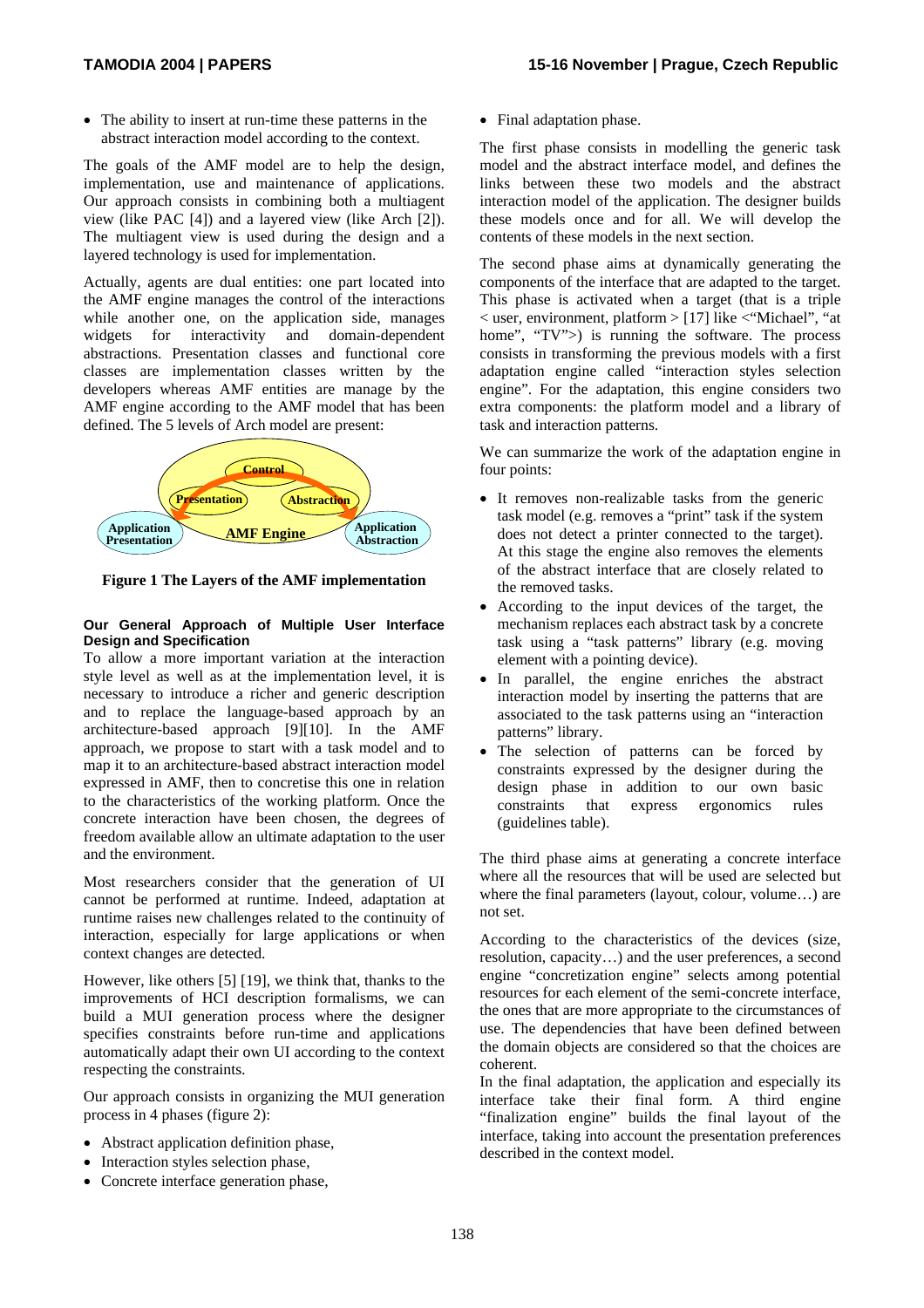

**Figure 2 Our vision of the complete process of MUI generation** 

As we want to focus this paper on the links between the task model and the interaction model let's focus now on the core of our approach that is the AMF model.

## **BASIC NOTIONS OF AMF**

AMF is a multi-agents and multi-facets architecture model that specifies the software architecture of an interactive application. It enables the design of reusable elements. It can be extended and adapted to the need of specific applications. The AMF model extends the PAC model and provides some new facets. As a consequence it is a hierarchical structure of reactive agents.

It provides a graphical formalism that represents the structure and specifies the temporal sequences of processes. Finally, a Java implementation of an AMF engine enables the execution of an AMF model coupled to applicative classes.

The class 'agent' is the basic component of AMF models. Each agent is made of facets and control administrators. It can imply other agents. Each class agent can generate several instances. Each facet incorporates logical communication ports and is associated to an applicative class where some functions, called «daemons», are mapped to the ports.

AMF proposes a unified formalism to model control components because such formalisms are rare and usually difficult to use in real contexts (see Petri nets for instance). Yet, these components are the major pieces of architectural models and it is of great importance to provide an efficient modelling tool. The control component of each agent is its main part because it manages all the communications between the facets of the agent and other agents. AMF defines 2 kinds of elements:

• At the facets level, communication ports present the services that are offered by the facet and the ones that are needed (respectively input and output ports).

• At the agent level, control administrators are connecting to communication ports. These administrators can easily be standardized (OR, AND, Sequence, etc.) and extended to handle complex controls such as multi-user synchronization or interaction tracking.



In order to better understand the next figures, we briefly introduce two special features of the control administrators:

- After being activated, a target port is always returning a message to the source port. This "acknowledgement" message is generally ignored but it can be used to return data to the source port. When it is the case, the control administrator is represented with a black triangle (see figure 4a).
- The possible existence of multiple instances of a unique class drove us to provide a default mechanism that broadcasts messages from a control administrator to the target ports of all the instances of an agent. To be able to activate a specific instance of an agent, we add an optional parameter to the activated function in order to explicitly define a target agent. The identity of the agent is usually known only during runtime. So we do not need a new type of administrator but only a new activation technique. Yet, for a better understanding of the visual model, our advice is to add a little vertical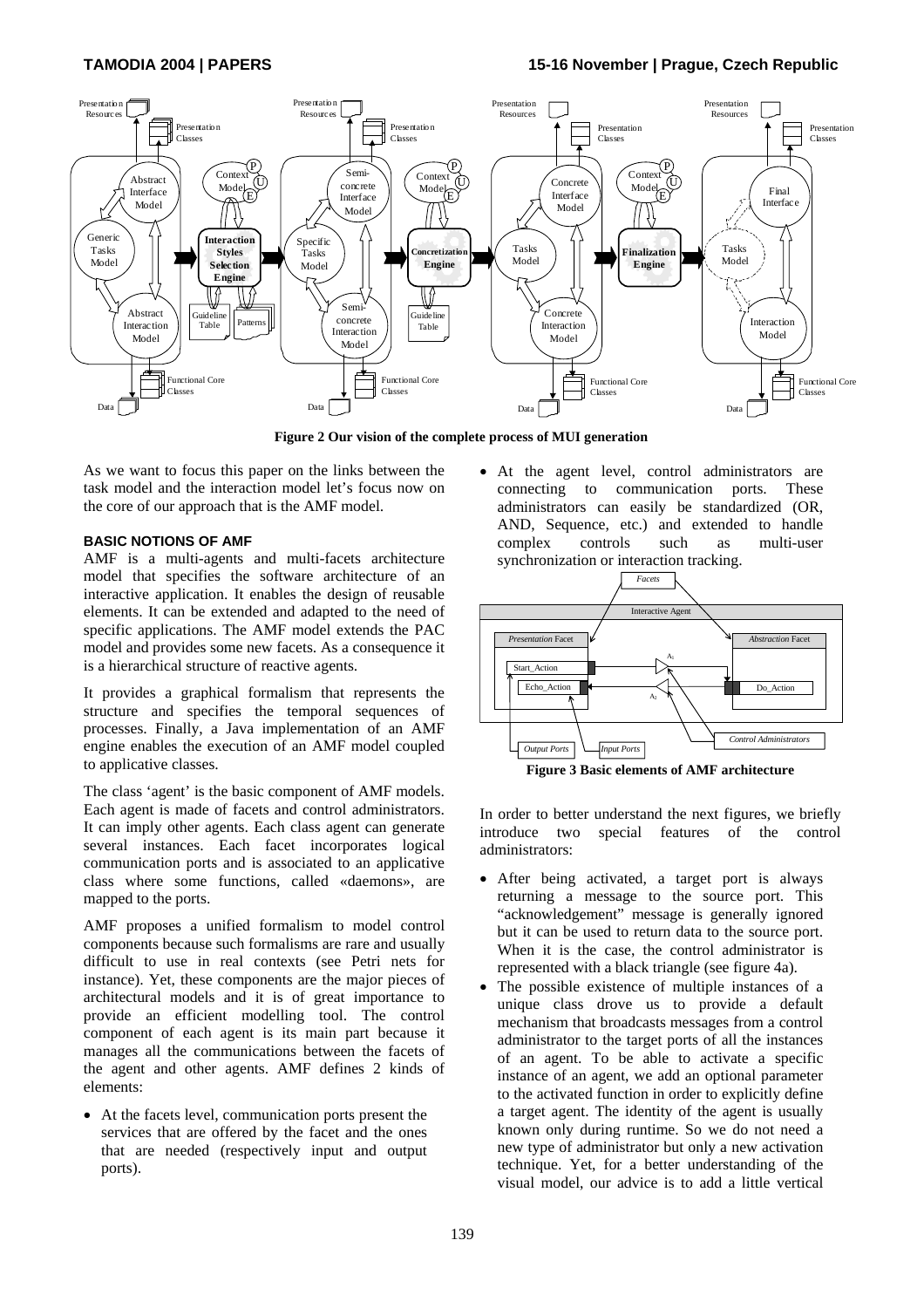bar at the end of the administrator to explain that a filtering is done on the target agents (see figure 4b).



#### **Figure 4. Return and Filter features of administrators.**

The AMF Model can be published using an XML notation. Here is its Document Type Definition (DTD):

```
<?xml version="1.0" encoding="UTF-8"?> 
<!ELEMENT Agent (Agent*, Administrator+, Facet+)> 
<!ATTLIST Agent 
    Name CDATA #REQUIRED 
    Sub-agent CDATA #REQUIRED 
    Type CDATA #REQUIRED 
> 
<!ELEMENT Administrator (Sources+, Targets+)> 
<!ATTLIST Administrator 
    Name CDATA #REQUIRED 
    Type (Simple | Return | Filter | ReturnFilter | Sequence) 
#REQUIRED 
    TypeAC (Abstract | Concrete) #REQUIRED 
> 
<!ELEMENT Targets EMPTY> 
<!ATTLIST Targets 
    Name CDATA #REQUIRED 
> 
<!ELEMENT Sources EMPTY> 
<!ATTLIST Sources 
    Name CDATA #REQUIRED 
> 
<!ELEMENT Facet (Port+)> 
<!ATTLIST Facet 
    Name CDATA #REQUIRED 
    Type CDATA #REQUIRED 
> 
<!ELEMENT Port EMPTY> 
<!ATTLIST Port 
    Name CDATA #IMPLIED 
    Type CDATA #REQUIRED 
    TypeIO (2 | i | o) #REQUIRED 
    TypeAC (Abstract | Concrete) #REQUIRED 
    DaemonName CDATA #REQUIRED 
    FacetName CDATA #REQUIRED 
>
```
Finally, a Java implementation of an AMF engine enables the execution of an AMF model coupled to application classes.

#### **The AMF Engine**

As we introduced it earlier, agents are dual entities: one part, located into the AMF engine, manages the control of the interactions while another one, on the application side, manages both widgets for interactivity and real domain-dependent abstractions.

To implement AMF architecture, we built an engine that manages all the AMF objects (agents, facets, ports and administrators) and their communications. The external elements, which are both objects that define the functional core of the application and objects that use a graphical toolkit, are linked to the AMF objects. For instance, each communication port is associated to a function called daemon in the Application side. This daemon is automatically triggered when the port is activated.

At runtime, a first agent is created. It analyses its XML description and consequently generate all its components (facets, ports, administrators) and recursively all its subagents. During the instantiation of facets, application classes (on the domain side or the UI side) are instantiated. As a consequence, if the XML description changes, then the application changes. We use this property in our MUI generation process: the goal of our adaptation engines is to build a version of XML description that fits in the context of use.

Then, for each user's action (button pressed, menu selection…), the corresponding event received by an application object (i.e. the one that manages the window) activates an output port of the associated AMF agent in the engine ( $\sqrt{ }$  symbol in the graphical models). At the end of the control processing, input ports are activated and their daemons are run.

#### **GENERIC TASK AND ABSTRACT INTERACTION MODEL OF THE APPLICATION**

A task is defined as "*An activity that should be performed in order to reach a goal"* [6]*.* A Task Model describes the various tasks to be carried out by a user in interaction with an interactive system [15]. Various formalisms have been proposed to model the task model. We use the CTT notation and CTTE editor [11] for its description and modeling.

In our approach, the Generic task model contains regular nodes corresponding to common tasks and abstract nodes that will be "specialized" later in relation with the context of use. Figure 5 presents a Generic task model using a CTT notification of a gaming program called "Towers of Hanoi".



# **Figure 5 A Generic Task Model with some abstract tasks**

This game consists in moving rings of different sizes. These rings are stacked up on three stems; they have an initial position and should be moved to reach a targetposition. The shifting must respect the following rules: only one ring can be moved at a time, a ring with a given size cannot be placed upon a ring of a smaller size.

A "High score" feature has been added if the game is running on a connected platform.

Using the generic task model the designer can establish the abstract interaction model of the application. The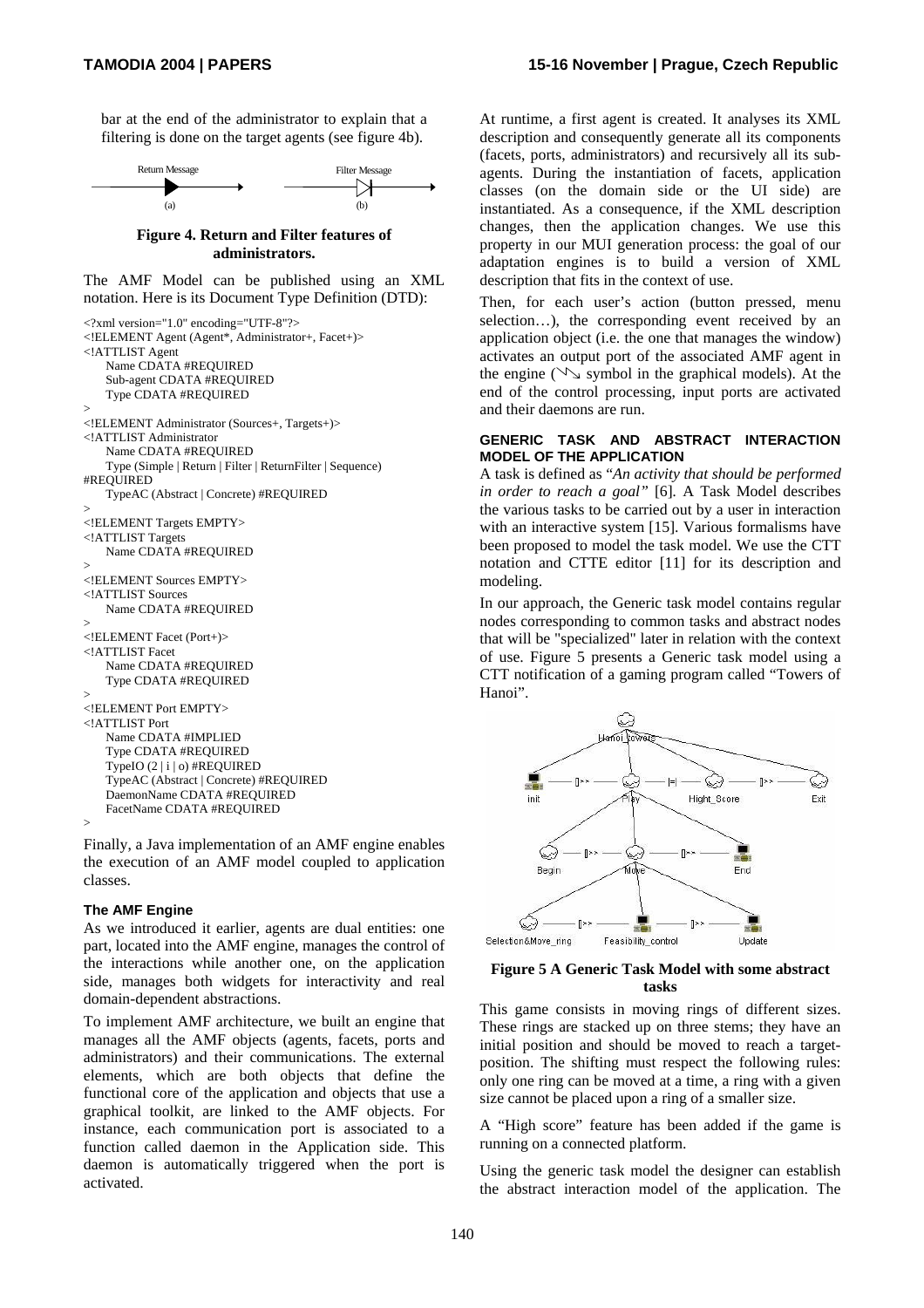abstract interaction model is an AMF model that contains abstract ports related to the abstract tasks on the Generic Task Model. These ports represent functionalities that can be executed differently according to the specifications of the target. The abstract task is connected to abstract port in the interaction model (Figure 6).



**Figure 6. Relationship between the task model and the interaction model.** 



**Figure 7 An Abstract Interaction Model with abstract ports.** 

The task of selecting and moving a ring in this model is an abstract task (elements are represented with dotted lines). Indeed, this action can be carried out differently according to the means of interaction that are available on the given target: a mouse, then the user may drag & drop a ring, or a keyboard, then he/she will type the figure of the source stem and after the number of the target. Figure 7 represents the complete abstract interaction model provided by to designer. Note that it also describes some semantics of the application through the definition of the agents (game, stem, ring).

To skip from an abstract interaction model to a concrete model, we need to replace abstract ports using patterns.

# **TASK AND INTERACTION PATTERNS**

The AMF model is very adapted for implementing «design patterns» approaches because some combinations of agents - facets – ports constitute potential patterns that can be isolated and described.

The recent methods that have been designed for interactive software engineering emphasize on the task modeling, from macro-tasks to elementary tasks. The relations between task models and architecture are crucial for the design of efficient software, and this is even true in MUI software because it is necessary to define abstract interface before adapting it to the final interface.

As we will show it through an example, it is very easy to link parts of an AMF model to tasks. These parts are

generally made of ports, administrators, facets and agents. As a consequence, it is easy to identify patterns of AMF model that are associated to a pattern of tasks. A pattern of tasks is a succession of sub-tasks that solves a specific problem in a particular context.

Thus, we have defined several patterns related to context of use and interaction means (mouse, keyboard…). Each pattern is used to achieve a specific kind of task in different contexts of use.

As an example we hereafter present two tasks and interaction patterns used for the selection and removal of an element among a set of elements located into a container. The first one is applied if the interaction is done with a keyboard (figure 8) and the second one is used when a mouse is available (figure 9).

Referring to Thevenin's works [18], we have first defined abstract patterns for elementary interactions:

- Selection (to select an item)
- Presentation (to display or to introduce with sounds…)
- Activation (to trigger an action)
- Specification (to input values)

Then, we concretize them according to various concrete interaction contexts and depending on our needs for our sample application. This leads for instance to sophisticated patterns like "Selection and Move".

The current list is obviously not comprehensive and has to be enriched. Designers themselves can easily extend it.

To help the pattern selection process, each pattern is qualified with a signature. This signature is a set of values that describes the interaction needs: screen space, sound device, pointing device… We plan to extend this signature with user-relative elements like cognitive load.

### **TASK AND INTERACTION MODELS ADAPTATION**

Interaction patterns and task models fit together. The adaptation engine replaces the abstract task by a concrete pattern and the interaction pattern that is related to the task is inserted into the abstract interaction model. This replacement is done according to the characteristics of the target. Hence, concrete ports and connectors replace the abstract ports in the abstract interaction model.

If we consider the Towers of Hanoi example running on a platform with a mouse, the pattern presented in the figure 9 will be instanced. A **name-based rule** enables to maintain the link between the ports and the interface element that receives the action. Then, the task pattern replaces the abstract tasks in the task model of the application to produce the final task model of the application (figure 10). At the same time, the engine inserts the interaction pattern replacing the abstract ports in the interaction model. This process produces a final interaction model of the application (figure 11).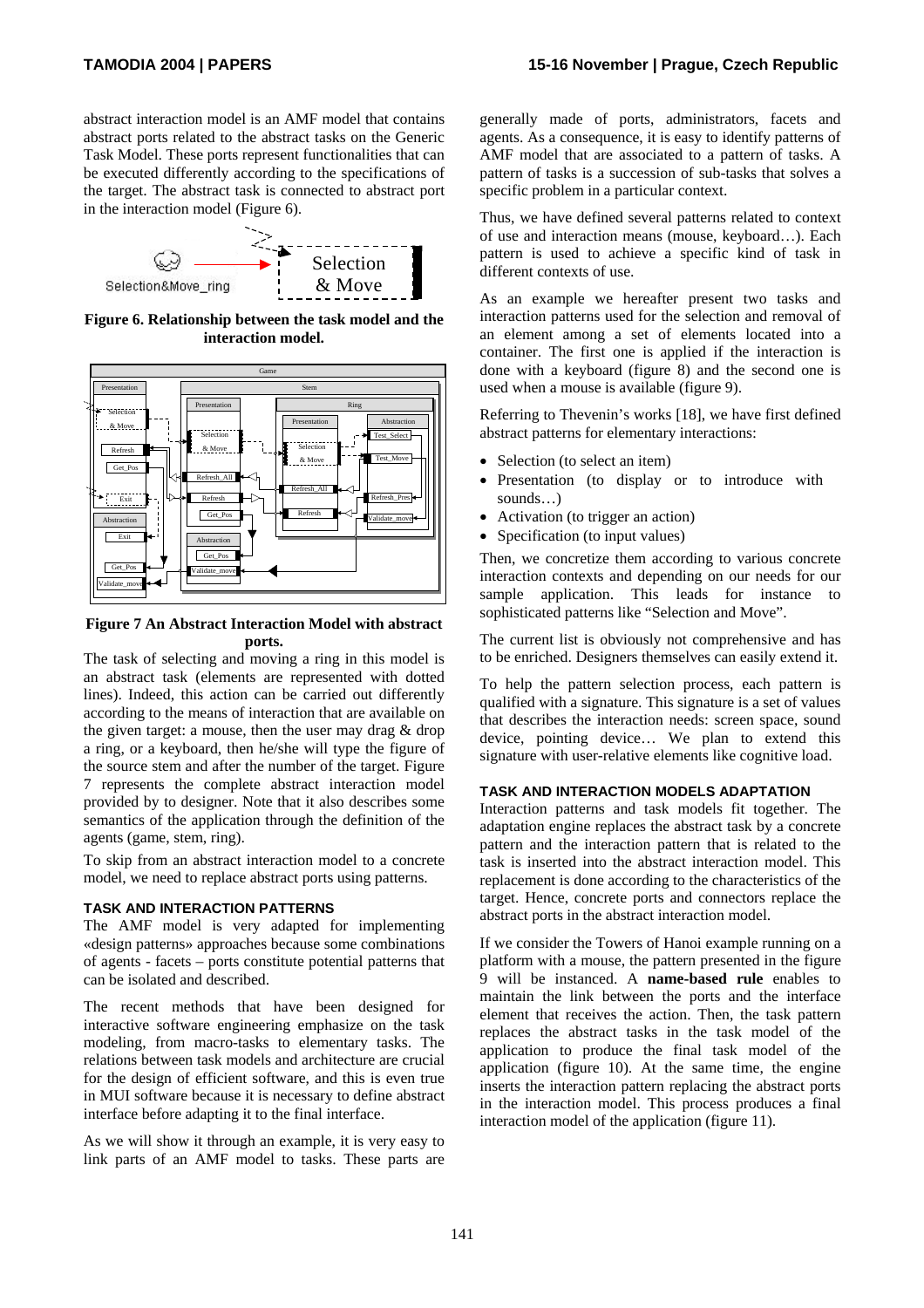

**Figure 8 "Basic Select and Move" task and interaction pattern for a keyboard.** 



**Figure 9 "Basic Select and Move" task and interaction pattern for a mouse.** 





**Figure 10 Concrete task model of the Towers of Hanoi** 



The AMF engine executes the final interaction model, which is linked through the communication ports to the selected Java classes originally defined by the designer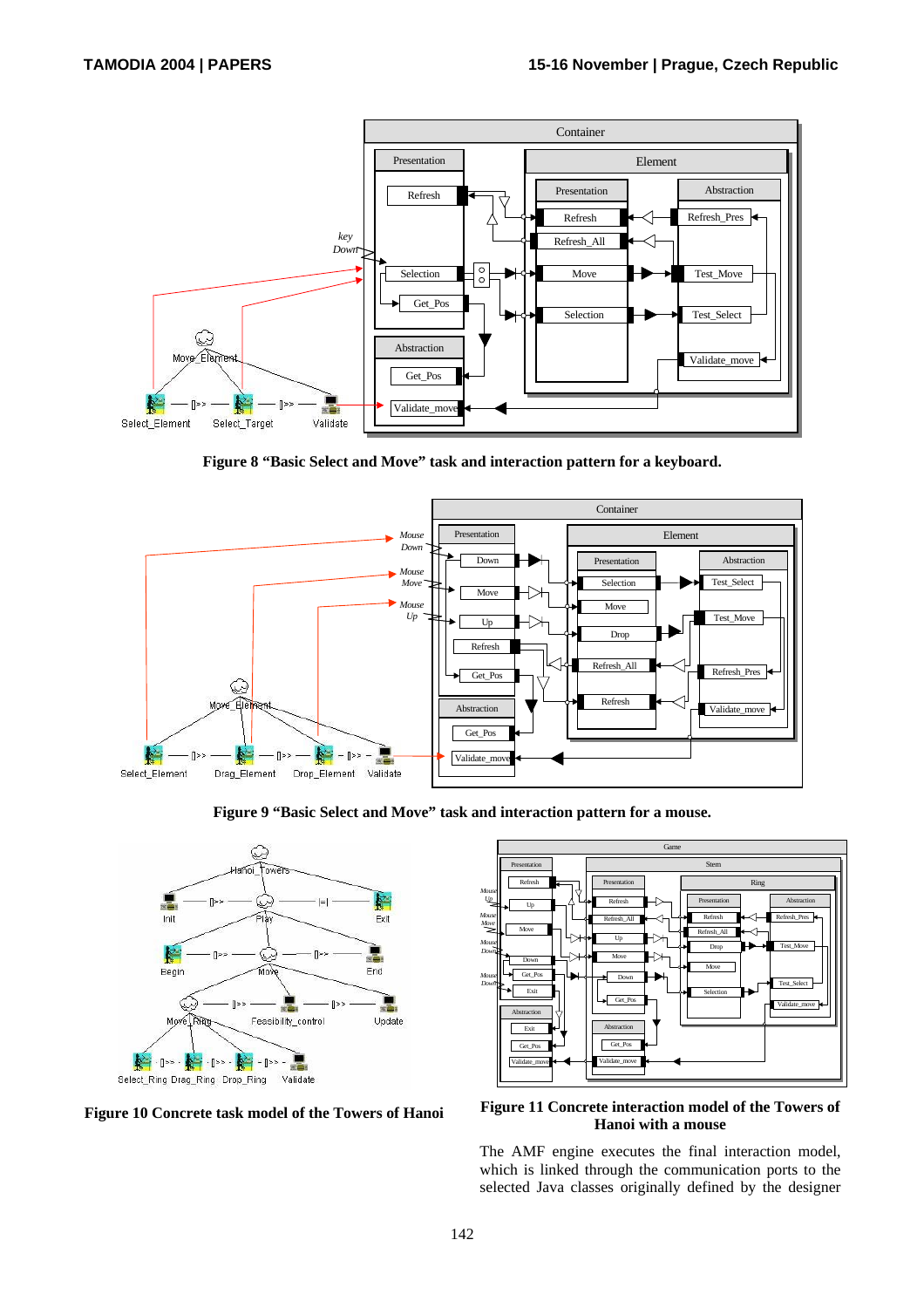(Presentation classes and functional core classes). These classes are using the presentation resources (images, sounds...) and the data resources (data base, web server address…) that have been selected by the previous process. See [13] for a detailed presentation of the relationships between the final AMF model and the application resources at run-time.



**Figure 12 Relationships between the final AMF model and the application resources at run-time** 

#### **CONCLUSIONS AND FURTHER WORK**

In this paper we have briefly presented an approach that incorporates the interaction model in the complete Multiple User Interface design and specification process. To describe the interaction model, we use AMF, a multiagent and multi-facet architecture. To adapt the abstract description of the application, we use task patterns and interaction patterns.

This approach is original in the sense that it tries to unify the task model, the interaction model and the resources of the application, i.e. the functional resources (Java classes of the application domain) and interaction resources (images, menus…).

We are aware of the difficulties and limits in considering the definition of a process that is wholly automatic. The complexity of the problem requires simplifications that inevitably lead to stereotyped and non-adapted interfaces to the specificity of materials. The introduction of the adapted task patterns and the interaction ones may decrease the complexity of the issue. However, it is obvious that the contribution of the designer should take place in this type of process. In this context, we will consider the introduction of a constraint definition file. The designer defines this file, which is used to restrict the modifications upon some elements during the process of the dynamic generation of the concrete interface.

Currently we use a waterfall approach to have dynamic adaptation to new contexts. To address migrations of context issues, it is necessary to be able to go back in the steps. Thanks to the properties of AMF (dynamic exchange of facets, insertion of agents, etc.) this should be possible but need to be deeply studied.

The current implementation includes the AMF engine and all the description formalisms necessary for our adaptation process. We are finalizing the first version of the adaptation engines.

#### **REFERENCES**

- 1. Abrams, M., Phanouriou, C., Baeongbaca,l A. L., Williams S. M., Shuster, J.E., UIML: An Appliance-Independent XML User Interface Language, In Computer Networks, Vol. 31, 1999, pp. 1695-1708.
- 2. Bass L., Pellegrino R., Reed S., Sheppard S., and Szczur M., "The Arch Model : Seeheim Revisited." in CHI 91 User Interface Developper's Workshop, 1991.
- 3. Calvary G., Coutaz J., Thevenin D., Limbourg Q., Bouillon L., Vanderdonckt J. A unifying reference framework for multi-target user interfaces, Journal of Interacting With Computer, Elsevier Science B.V, June, 2003, Vol 15/3, pp 289-308.
- 4. Coutaz J.: PAC, an Object Oriented Model for Dialog Design, in Proceedings Interact'87, North Holland, 1987, pp.431-436.
- 5. Coninx K., Luyten K., Vandervelpen C., Van den Bergh J., Creemers B. "Dygimes: Dynamically Generating Interfaces for Mobile Computing Devices and Embedded Systems. In proceedings of MobileHCI 2003, Udine, Italy, 2003.
- 6. Gamma E., Helm R., Johnson R., Vlissides J. (1995), Design Patterns : Elements of Reusable Object-Oriented Software, Addison Wesley, Reading, MA.
- 7. Krasner G.E., Pope S.T. A Cookbook For Using the Model-View-Controller User Interface Paradigm in The Smalltalk-80 System. Journal of Object Oriented Programming, 1988, 1, 3, pp. 26-49.
- 8. Luyten K., Van Laerhoven T., Coninx K., Van Reeth F., «Runtime transformations for modal independent user interface migration». Interacting with Computers. Vol. 15, No. 3, June 2003. pp. 329–347.
- 9. Markopoulos P, Johnson P. Rowson J. Formal architectural abstractions for interactive software. International Journal of Human Computer Studies, Academic Press, (1998), 49, pp. 679-715.
- 10. Mori G., Paternò F., Santoro C. « Tool Support for Designing Nomadic Applications» Proceedings of IUI 2003, Miami, Florida, January 12-15, 2003.
- 11. Paternò F., Model-based Design and Evaluation of Interactive Applications. Springer-Verlag, November 1999.
- 12. Seffah, A., Radhakrishan T., Canals G. Workshop on Multiples User Interfaces over the Internet: Engineering and Applications Trends. IHM-HCI: French/British Conference on Human Computer Interaction, September 10-14, 2001, Lille, France.
- 13. Samaan K., Tarpin-Bernard F. « L'Utilisation de Patterns d'Interaction pour l'Adaptation d'IHM Multicibles ». IHM'03, CAEN-FRANCE, novembre 2003.
- 14. Samaan K., Tarpin-Bernard F. « The AMF Architecture in a Multiple User Interface Generation Process ». In Proceedings of the ACM AVI'2004 Workshop "Developing User Interfaces with XML: Advances on User Interface Description Languages", Gallipoli, Italy, 2004, pp.71-78.
- 15. Souchon N., Limbourg Q., Vanderdonckt J. Task Modeling in Multiple Contexts of Use. In Proceedings of DSVIS'2002 Workshop. 2002.
- 16. Tarpin-Bernard F., David B.T., *AMF : un modèle d'architecture multi-agents multi-facettes.* Techniques et Sciences Informatiques. Hermès. Paris. Vol. 18. No. 5. p. 555-586. Mai 1999.